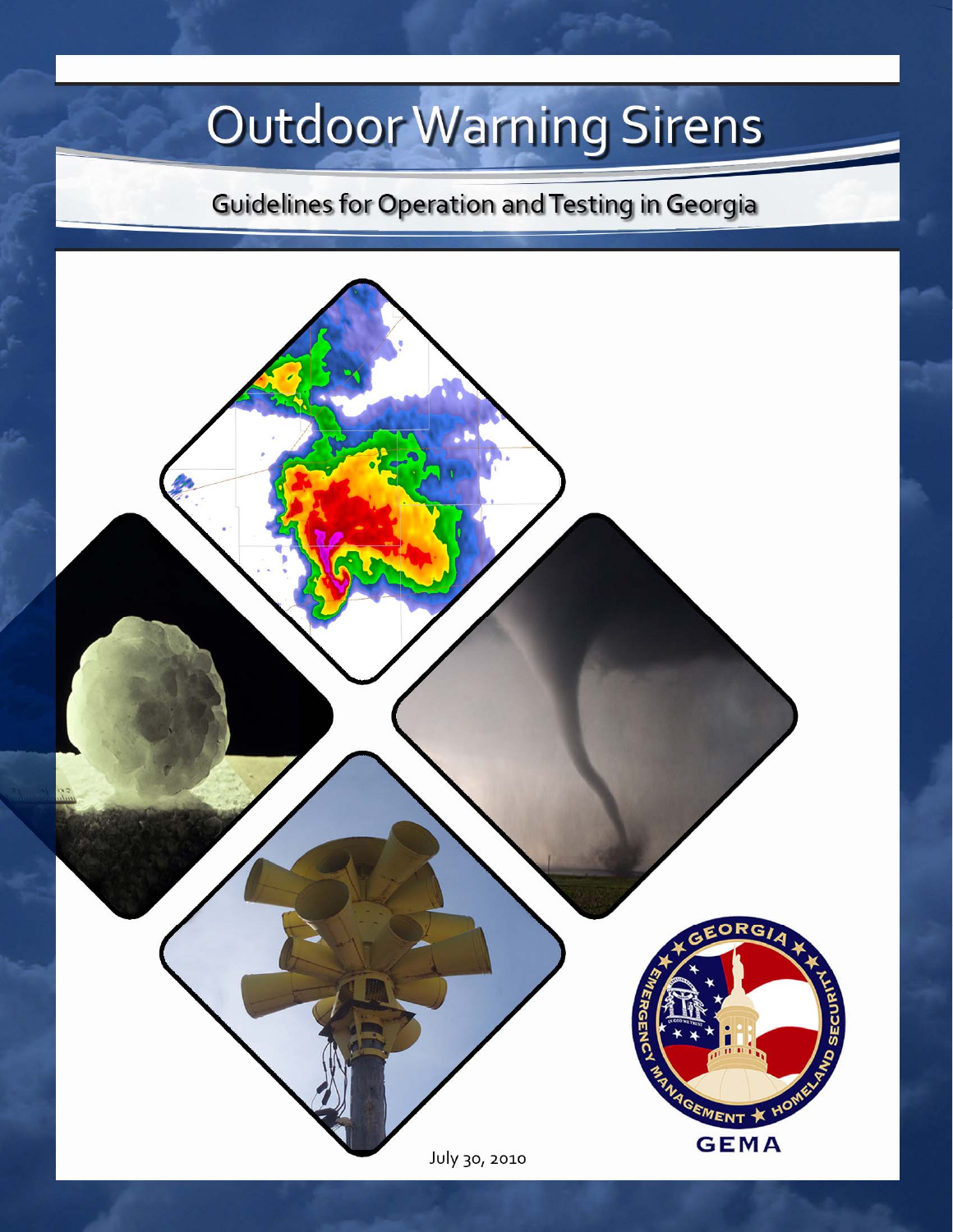### **Introduction**

Outdoor warning systems in Georgia have become a common method for alerting people about the existence of ongoing or approaching life‐threatening hazards. Outdoor warning systems include a broad spectrum of components that have various capabilities to warn people of impending hazards including, but not limited to, outdoor warning sirens, speakers or PA systems, variable message boards, etc. This document offers guidance on the operation and testing of outdoor warning sirens.

Activation criteria and testing procedures of outdoor warning sirens vary across jurisdictions leading to confusion by the general public. The goal of these guidelines is to create common practices for activating and testing outdoor warning systems throughout Georgia. Standardizing outdoor warning system practices elevates their overall effectiveness though increased confidence by the public and provides jurisdictions an opportunity to leverage externally developed public awareness and outreach materials for the purpose of raising awareness about these systems within their communities.

The guidance presented herein only pertains to outdoor warning sirens. Outdoor warning sirens should not be relied upon as the sole source of alert information for persons within a given jurisdiction; rather, they should be one component of a multifaceted alerting strategy that alerts people who are outdoors and indoors. Additionally, emergency management practitioners should conduct extensive outreach and educational efforts so that the public understands why these systems are used and what protective actions to take when they are activated. These guidelines pertain solely to the operation of outdoor warning sirens during threats of hazardous weather and not for other types of hazards.

# **Outdoor Warning Siren Testing Guidance**

Many types of outdoor warning sirens are available on the open market and are in use throughout the U.S. Older outdoor warning sirens allow system operators to only conduct audible tests while newer ones offer the additional ability for conducting inaudible (silent) tests. For systems that have a silent testing capability, outdoor warning system tests should include both test types: silent tests as often as desired or as recommended by the manufacturer and audible tests as recommended below.

Audible outdoor warning siren tests should be conducted regularly. It is recommended that jurisdictions conduct audible tests of all outdoor warning sirens once monthly on the first Wednesday of the month between 11:00 am and noon in conjunction with the weekly NOAA Weather Radio test. If more frequent tests are desired or required, then a frequency of no more than once weekly should be adopted; however, once monthly is the official recommendation offered here. If a jurisdiction resides in areas where NOAA Weather Radio broadcasts are unavailable, then testing at noon is recommended.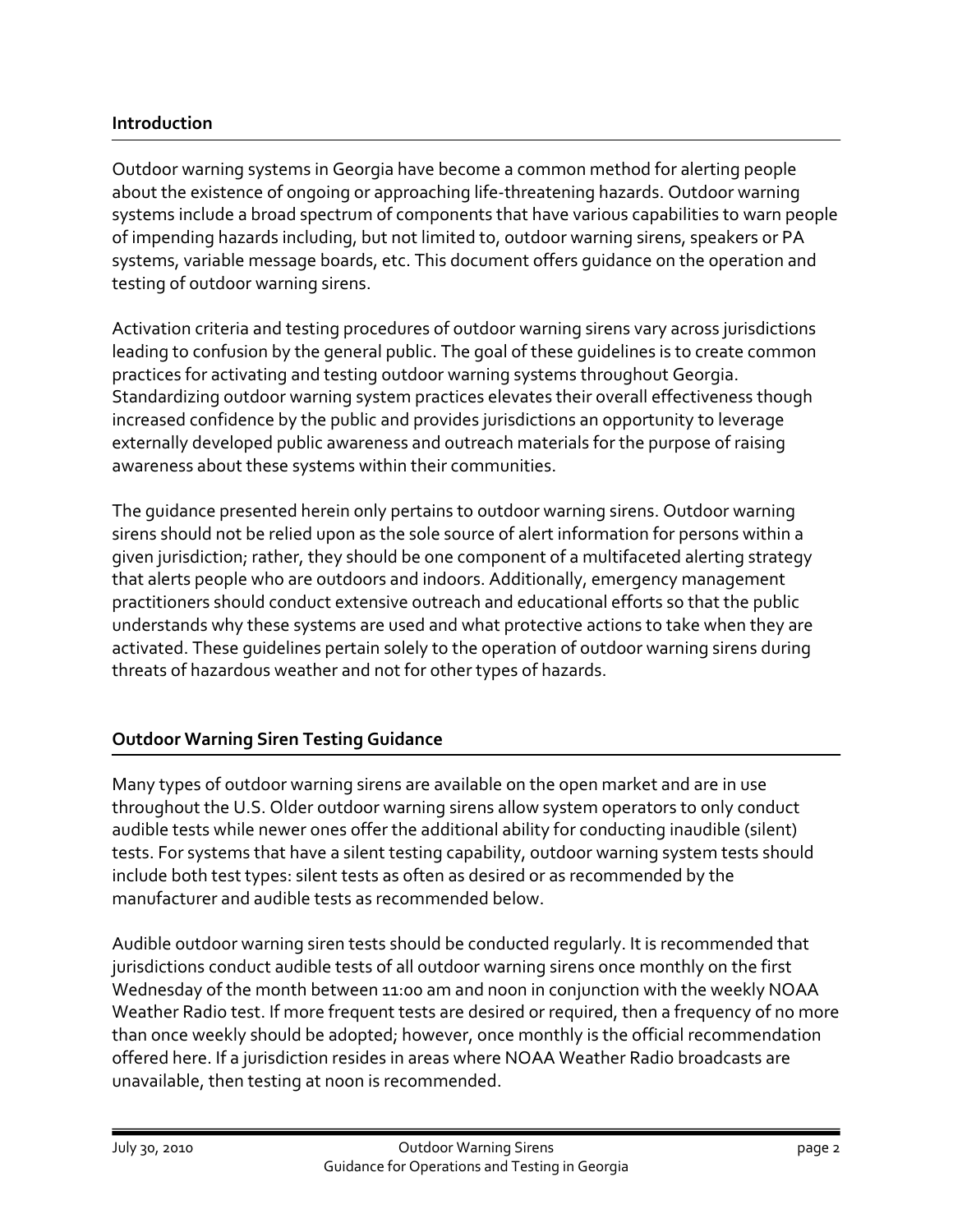It is common for the skies to be mostly clear or minimally cloudy before the onset of severe weather. If severe weather is anticipated on a regularly scheduled test day which may include being under a Severe Thunderstorm Watch or Tornado Watch, the test should be postponed until the following week on the same day and time.

Outdoor warning siren tests should always be conducted during "clear sky conditions" (a sky that is clear to mostly clear with few visible clouds). Should weather conditions not meet this criterion during the normally scheduled test, it should be postponed until the next Wednesday that possesses these conditions. Tests during cloudy conditions may lead to misperceptions by the public which undermines public trust in the outdoor warning system.

Outdoor warning siren tests should be brief. Each audible outdoor warning siren test should last for one minute and not longer. If multiple tones or voice capability is tested, a brief break between each should be observed.

# **Outdoor Warning Siren Operation Guidance**

The authority to operate outdoor warning systems should reside with public officials or their designees. All outdoor warning system triggering points should reside at each jurisdiction's 24‐ hour warning point or a public safety facility that operates 24 hours per day.

Outdoor warning sirens have been developed with the capability to create multiple tones and / or a voice capability. The recommended tone for a weather‐related hazard is a steady monotone with non weather‐related hazards having an alternating tone.

The activation of an outdoor warning siren network should have a longer duration then the system test. Sounding the outdoor warning sirens for 3 to 5 minutes followed by a brief break, then repeated for as long as the threat remains is recommended. Lessons learned from previous severe weather outbreaks have shown that repeating the siren during the entire severe weather threat has saved lives.

Outdoor warning sirens should be activated when hazardous conditions pose a threat to life‐ safety or property. During severe weather threats, outdoor warning sirens should be activated for the threat of a tornado, damaging winds, or destructive hail following the criteria outlined below.

Outdoor warning sirens should be activated for the threat of a **TORNADO** when:

- The NWS issues a **Tornado Warning** for any portion of a jurisdiction where outdoor warning sirens are able to provide an alert.
- A public safety official, or trained storm spotter / SKYWARN storm spotter has visually confirmed an approaching tornado or funnel cloud.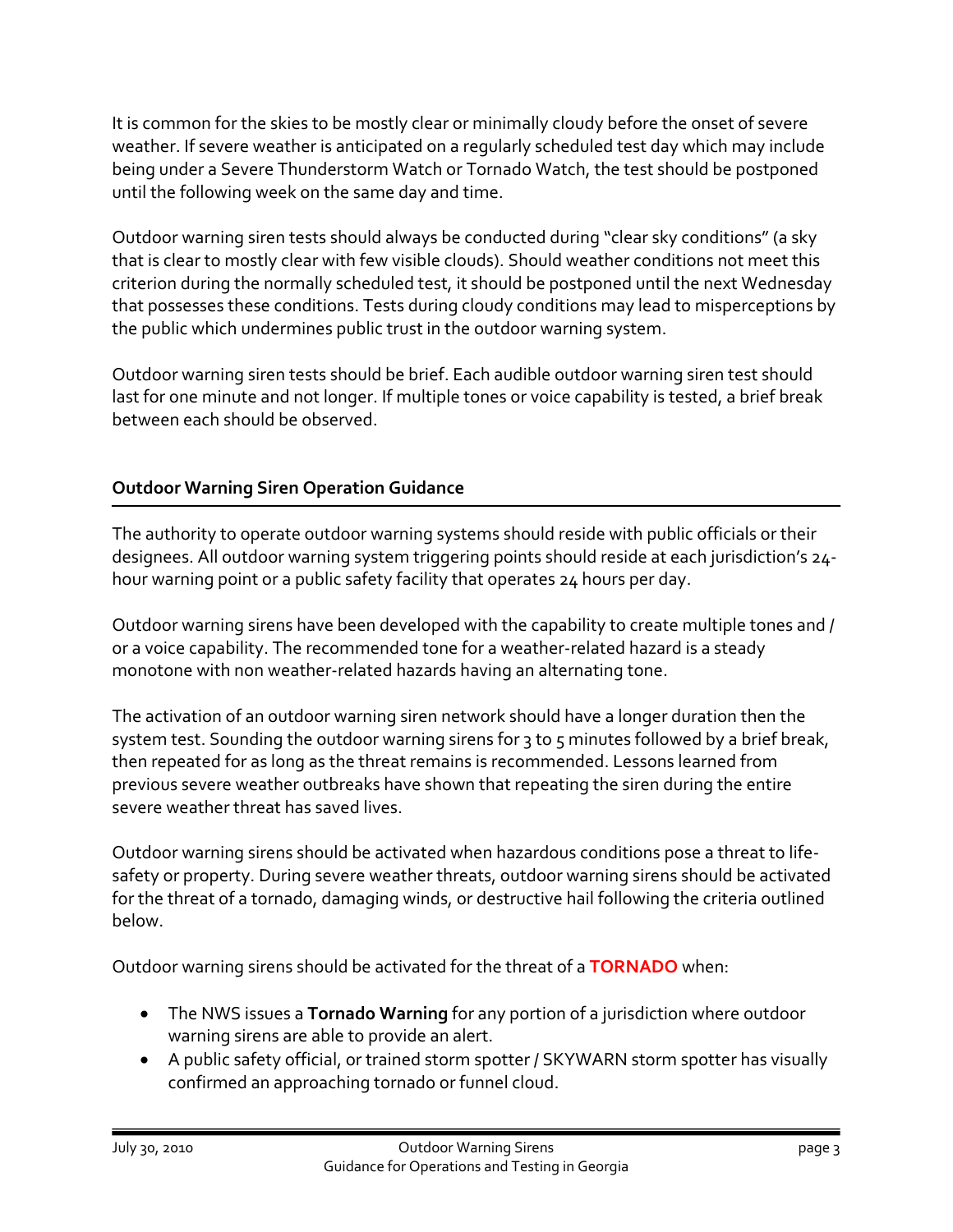Outdoor warning sirens should be activated during a **SEVERE THUNDERSTORM WARNING** when:

- The severe thunderstorm is capable of producing winds in excess of **80 mph** and / or
- The severe thunderstorm is capable of producing **tennis ball‐sized hail** (2 ½ inch in diameter) or larger.

Activating outdoor warning sirens when the NWS issues a Severe Thunderstorm Warning while under a Tornado Watch is **NOT** advised, unless the above criteria are met. The NWS Severe Thunderstorm Warnings will include wind speed estimates when winds are 60 mph and greater and when hail sizes are one‐inch in diameter and greater.

Activating outdoor warning sirens for the threat of lightning or flooding is not recommended. Lightning poses an obvious threat to persons outdoors and citizens should know to seek shelter. Flooding and flash flooding typically are too localized and offer lead times from the NWS that allow emergency services to implement other mitigation measures.

Severe thunderstorms producing damaging winds in excess of 80 mph causes trees to drop large limbs and potentially fall. A study conducted by the Texas Tech University that provided data for the new Enhanced Fujita Scale (EF‐Scale) found that large branches are broken and trees may be uprooted (both softwood and hardwood) at winds near or above 80 mph (EF‐ Scale damage indicators 27 and 28).

Severe thunderstorms producing damaging winds in excess of 80 mph pose an elevated threat to life-safety and property. In a study conducted by Kent State University on human fatalities due to wind‐related tree failures, it was found that during the period from 1995 to 2007 that 52% of all deaths associated with severe thunderstorms were due to falling trees or large branches. Of these deaths, 82% occurred when the person was either outside or in a vehicle (only 18% occurred while indoors); therefore, educating people to move indoors is the most prudent protective action when a severe thunderstorm threatens.

The NWS has increased warning accuracy over the years. Severe Thunderstorm Warnings and Tornado Warnings are now issued as polygons that cover only the area threatened rather than entire counties. It is recommended that public officials activate only the outdoor warning sirens in the threat area rather than the all of their outdoor warning sirens, if possible.

Public officials who operate outdoor warning sirens are recommended to not issue an "all clear" signal when the threat has abated. Because the practice of continually sounding outdoor warning sirens during a threat is recommended, ceasing their use indicates that the threat has passed.